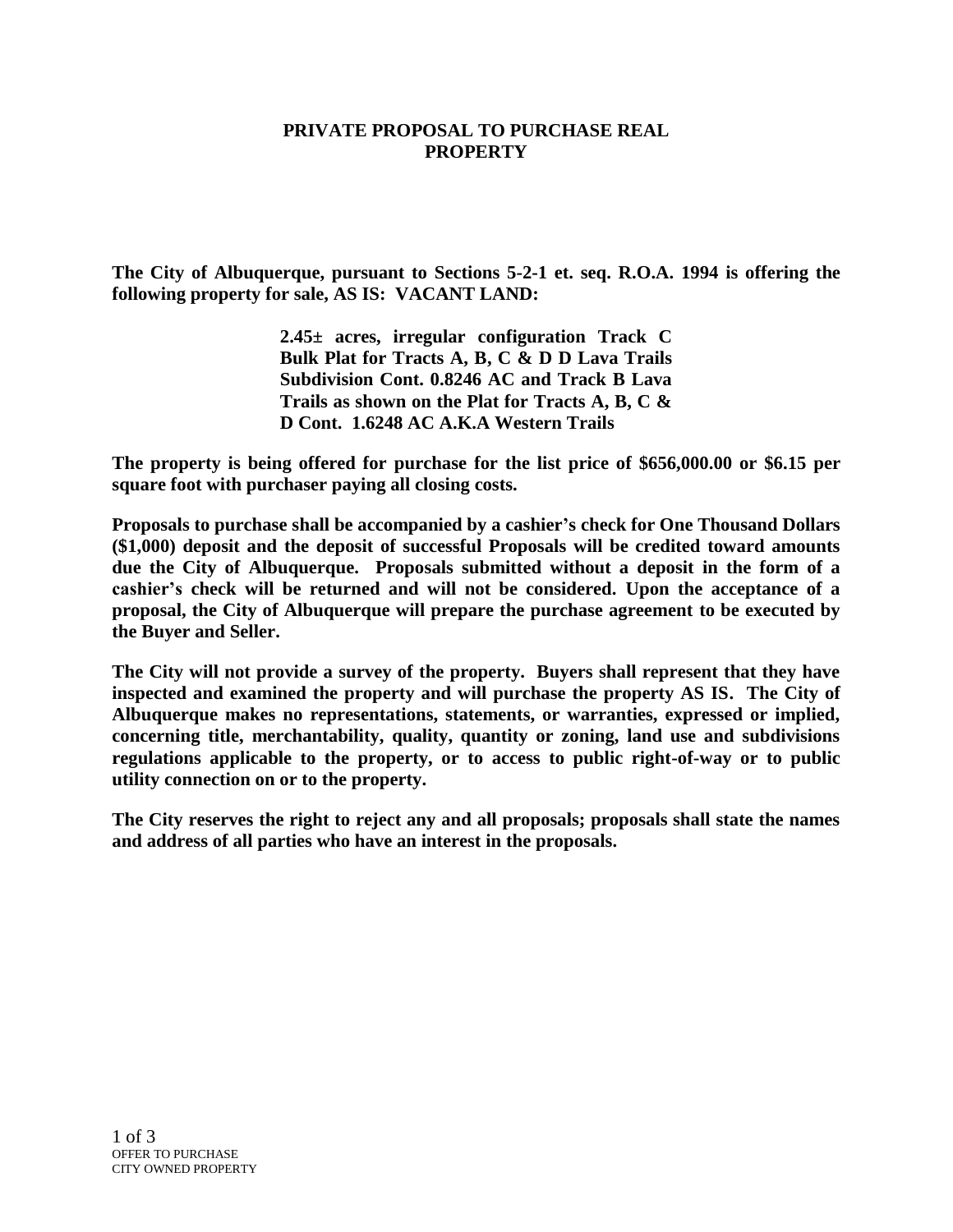List Price \$656,000.00 .

Deposit Required \$1,000.00

OFFER TO PURCHASE PROPERTY DESCRIBED AS: **2.45± acres, irregular configuration Track C Bulk Plat for Tracts A, B, C & D D Lava Trails Subdivision Cont. 0.8246 AC and Track B Lava Trails as shown on the Plat for Tracts A, B, C & D Cont. 1.6248**

,

I/We

hereby offer the City of Albuquerque, the amount of \$ for the above described property.

Purchaser is requesting the following additional terms for the purchase of the property:

Enclosed with this is the required cashier's check for deposit in the amount of \$1,000.00 (Personal check, money orders or cash will NOT be acceptable.)

I/We understand that if the City of Albuquerque accepts the offer the City will provide a purchase agreement to be executed by all parties and the anticipated closing of the purchase to be within thirty days of the effective date of the purchase agreement.

SIGNATURE: TITLE: TITLE: DATE: SIGNATURE: TITLE: DATE: BIDDER'S OR CORPORATION'S NAME: BIDDER'S OR CORPORATION'S ADDRESS: TELEPHONE NO.: ZIP CODE:

2 of 3 OFFER TO PURCHASE CITY OWNED PROPERTY